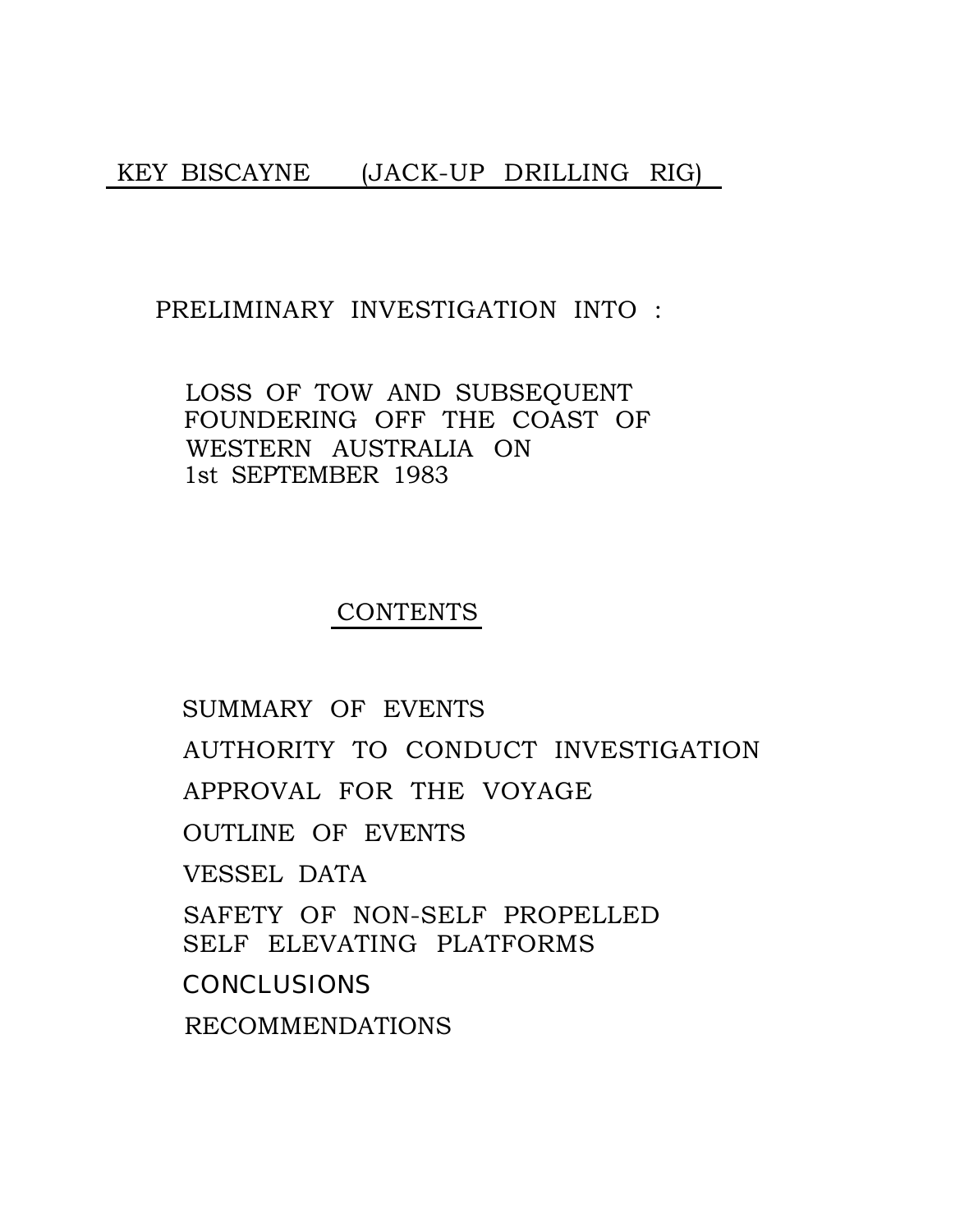#### <span id="page-1-0"></span>PRELIMINARY INVESTIGATION INTO THE LOSS OF 'KEY BISCAYNE' (MODU)

#### SUMMARY OF EVENTS -

The jack-up drilling rig 'Key Biscayne' was last seen afloat shortly after 1845 hours W.A.S.T. Friday 1 September 1983 in position 31° 10' S, 115° 11' E, 10 nautical miles off Ledge Point on the coast of Western Australia. Shortly before that time the tow line to the rig supply vessel 'Atlas Van Diemen' parted and the standby vessel 'Argus Guard', which had been stationed about 5 cables astern, pulled off to starboard to clear the rig as it was running down with the weather. 'Key Biscayne' was clearly seen when about 2 cables off the port beam of the standby vessel both visually and by radar. However, by the time 'Argus Guard' completed its turn, the rig was no longer visible and radar contact had been lost.

'Key Biscayne' was on voyage under tow by two rig supply vessels 'Lady Sonia' and 'Atlas Van Diemen' from a location off Darwin to Fremantle for stacking in Cockburn Sound pending its future employment.

The loss of the rig was the combination of a series of events during the final day when tow lines parted and gale force winds, rough seas and heavy swells buffeted the rig. All 52 persons aboard 'Key Biscayne' were evacuated by helicopter and were taken to nearby Lancelin township without loss or injury.

The tow line to 'Lady Sonia' parted at 0644 hours 1 September and for the next twelve hours 'Atlas Van Diemen' attempted to hold 'Key Biscayne' into the weather and away from the lee shore. Concern for the safety of the crew and of the rig was felt soon after the tow line to the supply vessel 'Lady Sonia' had parted. Shortly after 0900 hours the rig transmitted a PAN message seeking assistance. By 0930 hours this message had been converted into a MAYDAY and helicopter assistance was sought to evacuate crew. At 1110 hours the first man was lifted from the helipad and by 1230 hours all non-essential personnel had been evacuated by both RAAF and civilian helicopters. Throughout these operations the rig was wallowing in the heavy seas and swells, rolling and pitching heavily.

During the day it was noticed that the vessel was settling by the stern and listing to starboard, as heavy green seas were continually washing over the main deck **.** The bow of the rig was seen lifting clear of the seas and the stern immersed as the vessel pitched up to ten degrees forward and about twenty five degrees by the stern. At the same time the rig was rolling up to fifteen degrees each side of the upright.

All efforts to reconnect 'Lady Sonia' were unsuccessful. At about 1600 hours it was decided that the remaining crew should evacuate before dark and return the next day when conditions were expected to moderate. The drift of the rig toward the shore had been slowed by an anchor and the weight on the tow line. With all line-throwing rockets spent and conditions on deck too hazardous to work no useful purpose was seen in remaining on board. By 1620 hours the remaining crew had been lifted from the rig.

The three support vessels remained in the area during the night. At about 0830 hours Friday 2 September 'Argus Guard' recovered a guitar case, life jackets, paper and a trail of debris indicating the location of the sunken rig. The position of the wreck was confirmed by bathymetric survey carried out on 8 and 9 September 1983.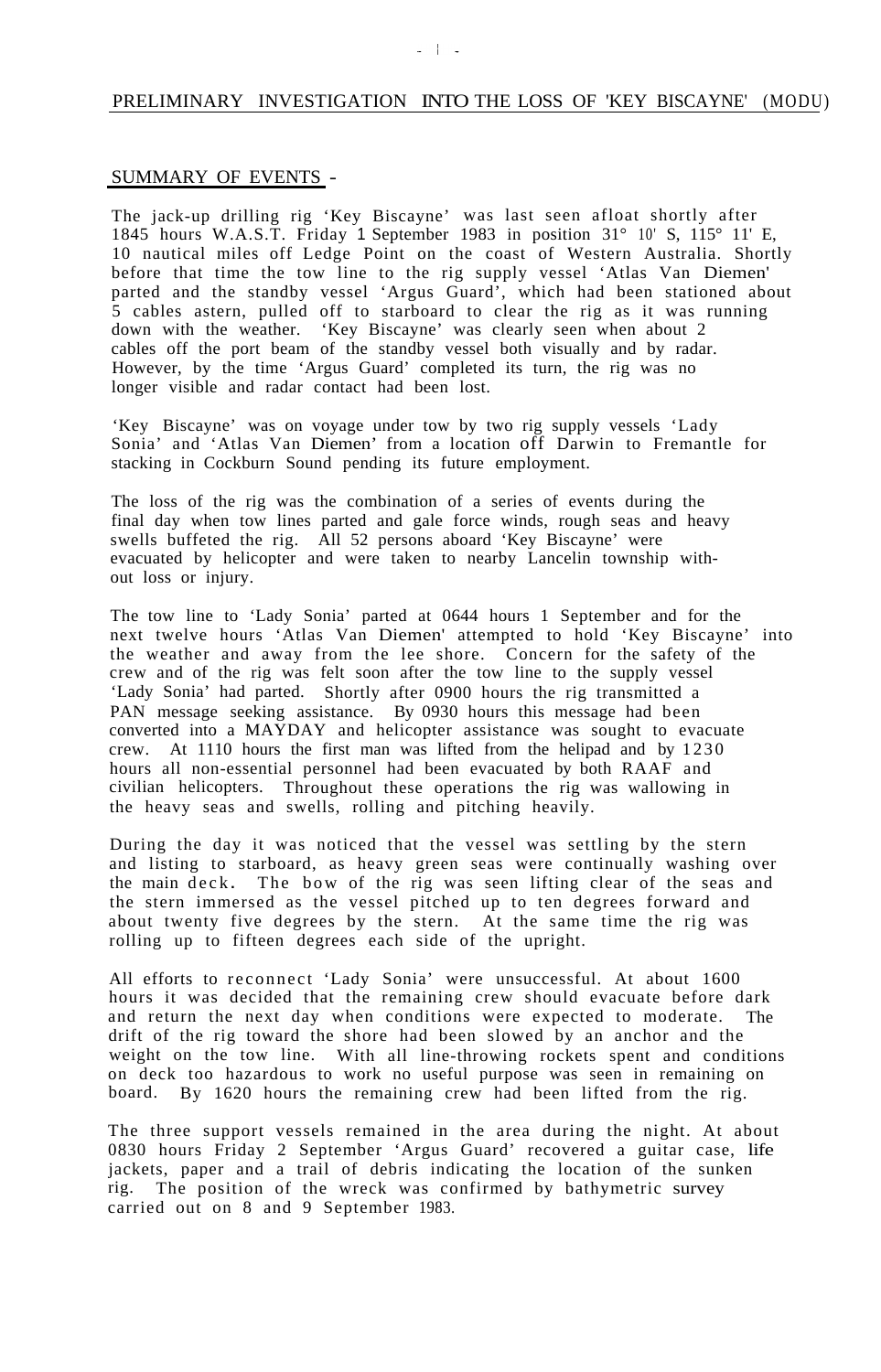Subsequent underwater video film showed the rig to be inverted, lying on top of two of its legs with the third some distance away and all pointing in a north easterly directicn. Part of the starboard quarter of the rig hull together with the jack housing, had broken adrift. The position of the hull and legs indicated that the rig had tipped over backward. In settling on the bottom the legs were either bent or broken as the barge inverted on top of them.

The rig is lying position 31° 10' S, 115° 11.7' E in 41 metres of water. The bottom of the inverted hull is roughly 26 metres below the surface and the deep well tower, protruding through the hull, has some 20 metres clear water above it. The rig does not present hazard to commercial shipping operating in the area. Fisherman and divers have been warned of the dangers of wires, metal obstructions and other hazards of working close by.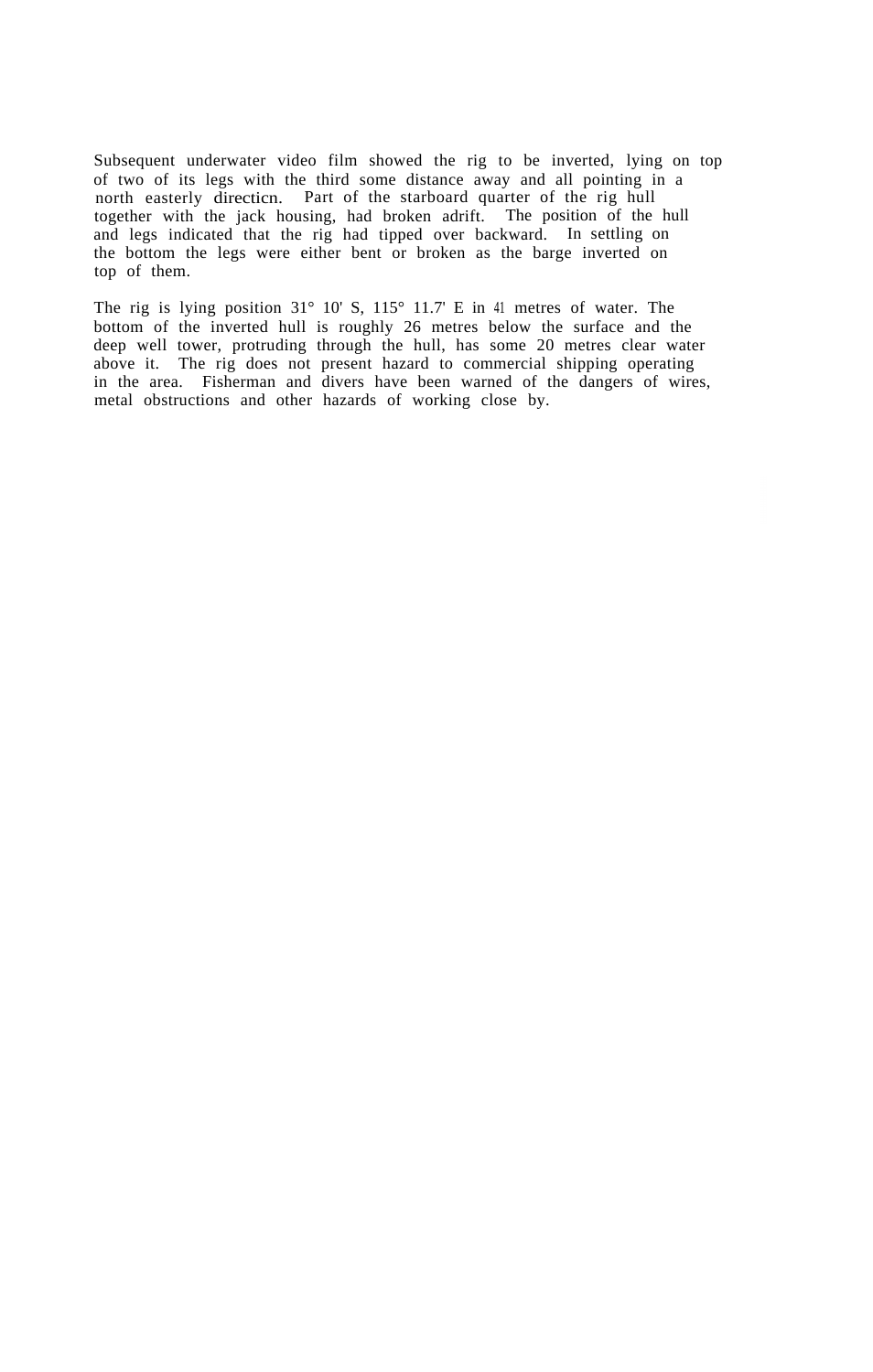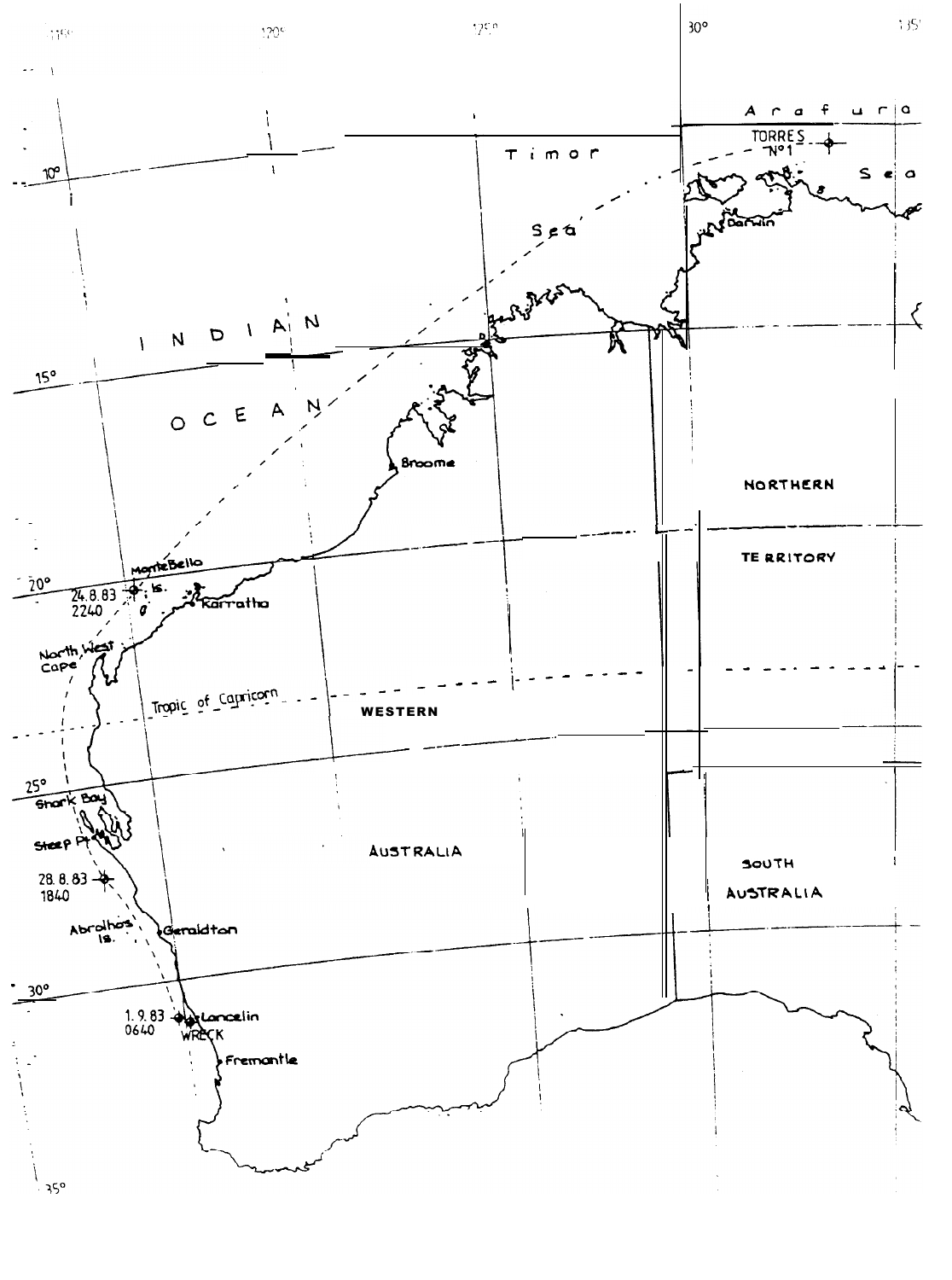## <span id="page-4-0"></span>AUTHORITY TO CONDUCT INVESTIGATION

On 1 September 1983, Captain , Regional Director of the Department of Transport, Western Australia, was appointed under sub-section 377A (1) of the Navigation Act 1912 to make a preliminary investigation into the circumstances of the parting of the tow and subsequent drifting of the oil rig 'Key Biscayne' off the Western Australian coast on 1 September 1983. This appointment was extended on 5 September 1983 to include :

- (a) the arrangements made for the voyage of the rig 'Key Biscayne' and accompanying vessels 'Atlas Van Diemen', 'Argus Guard' and 'Lady Sonia', which commenced on or about 17 August 1983 and terminated with the foundering of 'Key Biscayne' on or about 1 September 1983;
- (b) the statutory approvals (if any) sought or obtained for the making of the voyage, the persons by whom they were sought or obtained and the Australian or Liberian authorities to whom application for any such approval was directed;
- (c) the persons carried on 'Key Biscayne' during the voyage, the reasons for their carriage and the duties and responsibilities of persons in positions of authority on 'Key Biscayne' and the accompanying vessels during the voyage';
- (d) any occurrences during the course of the voyage that significantly contributed to the foundering of 'Key Biscayne' and the loss of equipment carried on board.

In pursuit of the investigation into the causes of the casualty advice was sought of the Ship Safety Branch of the Department of Transport. The supplementary 'Stability Analysis' report into factors contributing to the loss of the jack-up rig 'Key Biscayne' is appended at Attachment ..............

During the period 3 September to 16 September 1983, interviews were held and depositions recorded with persons directly involved with the incident. These include:

- Master, Mate and an AB from the rig supply vessel 'Atlas Van Diemen'
- Master, Mate and Second Mate from the 'Lady Sonia'
- Master and Mate from the standby vessel 'Argus Guard'
- Rig Superintendent, Tool Pusher, Safety Officer, Communications/Medic and a Mechanic together with the Esso representative and Noble Denton, Woodcock and Associates Marine Surveyor who were on board 'Key Biscayne' at the time of the accident.

Discussions have been held with officials from the Mines Departments of Western Australia and the Northern Territory regarding approvals and authorisations for the operations of the rig. In addition opportunity was taken to inspect the jack-up rig 'Maersk Valiant' on location off Barrow Island. The assistance provided by the crew of the 'Maersk Valiant,' in particular the Barge Engineer, is acknowledged.

At the invitation of the Department of Transport, Mr , representative of the Bureau of Maritime Affairs, Republic of Liberia, participated in the preliminary investigation into the circumstances surrounding the accident to this Liberian registered vessel.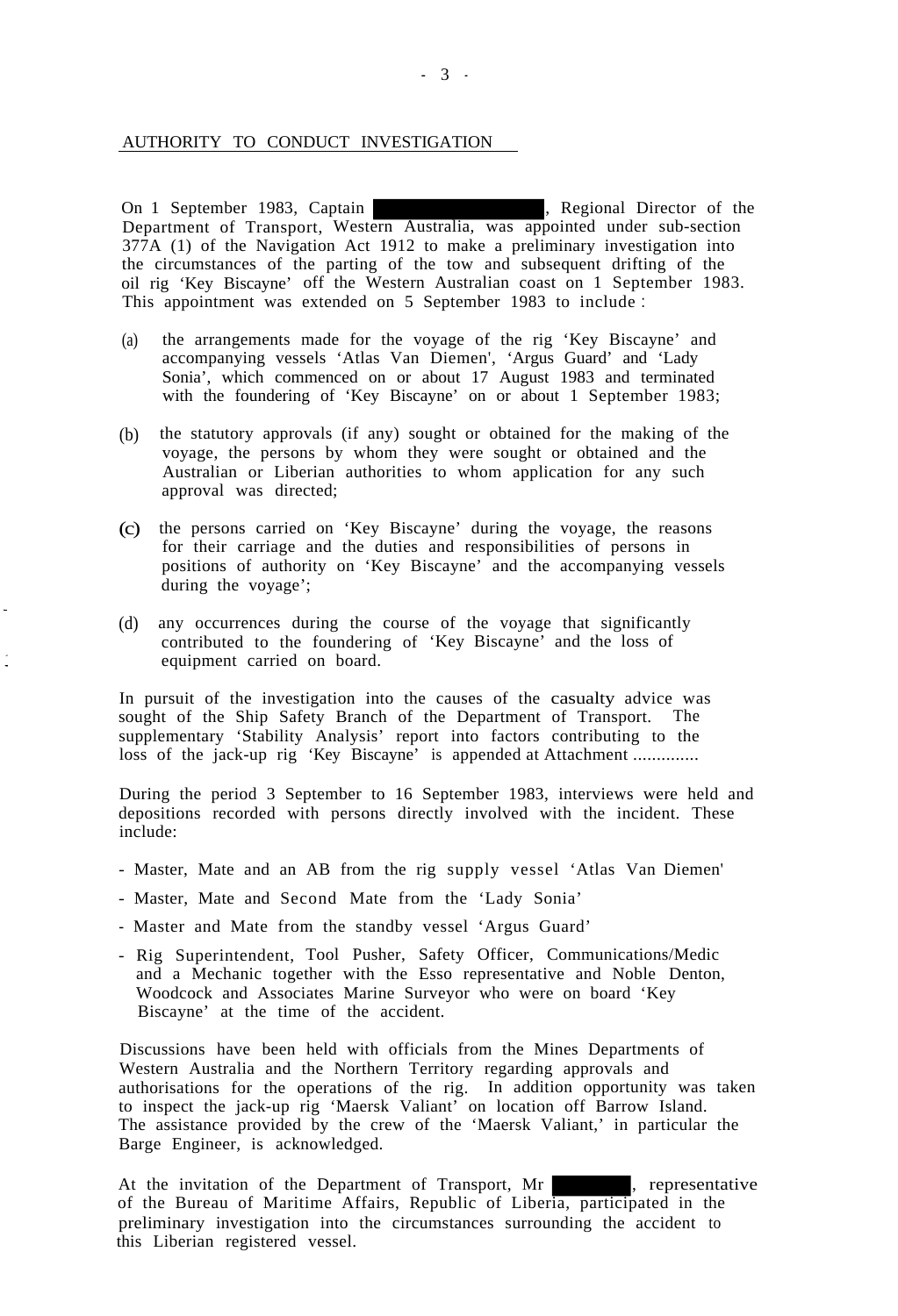#### <span id="page-5-0"></span>APPROVAL FOR THE VOYAGE

The Department of Transport was advised by letter of 25 May 1983 from the Department of Mines and Energy, Northern Territory, that Esso Exploration Australia Inc would be drilling the Torres No 1 well at location  $10^{\circ}$  28' 06.28" South, 133° 23' 39.4" East in the Arafura Sea. The jack-up rig 'Key Biscayne' was to be used for the operation which was expected to commence in mid June and last about 96 days. This preliminary advice was given primarily for the information of mariners.

On 7 June 1983, the Acting Director of Energy, Department of Mines and Energy of the Northern Territory advised Esso that drilling of Torres No 1 well had been approved provided the operator kept the Australian Coastal Surveillance Centre, Canberra, informed of movements of drilling vessels and that operations were conducted in accordance with an approved oil spill contingency plan.

The 'Key Biscayne' arrived on location at Torres No 1 well on 17 June 1983. Owing to bad weather, the well did not spud until 26 June 1983.

On 5 August 1983 Esso sought approval under Section 107 of the Petroleum (Submerged Lands) Act to abandon Torres 1 well. Approval was given by the Northern Territory Director of Energy by letter of 5 August 1983 to the plug and abandonment program submitted. By telex of 8 August 1983 Esso requested permission to move 'Key Biscayne' from the Torres 1 location into Western Australian waters. The Department of Mines and Energy advised the Commonwealth Department of Resources and Energy, Canberra, by telephone and no concern was expressed.

The rig departed from the Torres No 1 location at 0230 hours 17 August 1983. Approval to move 'Key Biscayne' to Cockburn Sound for stacking was given by the Director, Petroleum Division, Western Australian Department of Mines, on 18 August 1983.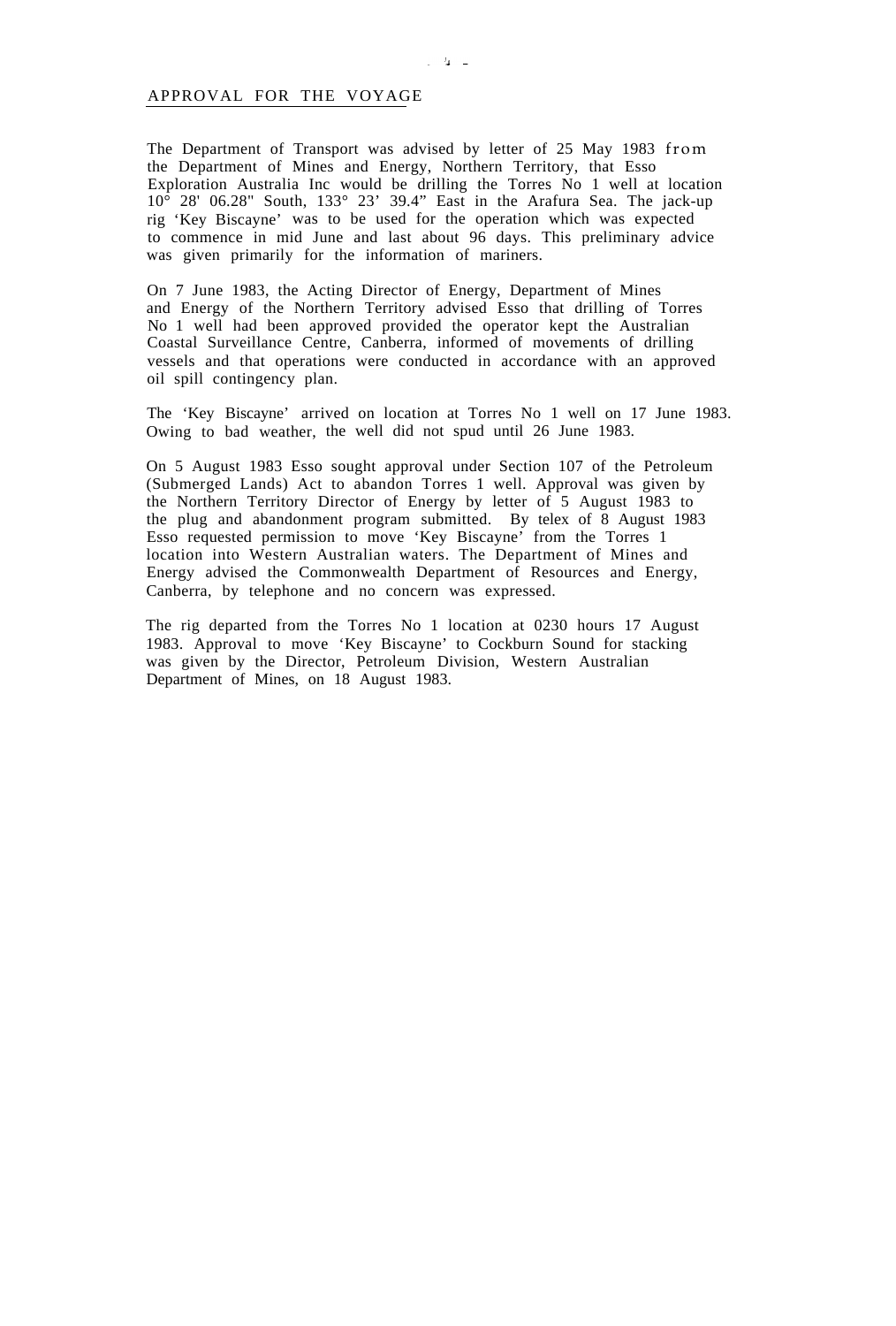### <span id="page-6-0"></span>OUTLINE OF EVENTS

The tow commenced from Torres No 1 well located some 180 miles north east of Darwin on Wednesday 17 August 1983. The rig was jacked down on 16 August following a delay waiting for suitable sea wave conditions. Arrangements for the jack-down and tow were inspected by the Noble, Denton, Woodcock and Associates, Marine Surveyor. This included an overall check of the condition of the rig and equipment, as regards tiedown and stability, in addition to towing arrangements.

In accordance with operating instructions for the rig while afloat and during an ocean tow, the sub-base and sub-structure were jacked in and properly secured against movement. All loose equipment including drill pipe, containers and other items were secured prior to entry into the water. The leg length was not reduced to 324 feet as prescribed for an ocean tow in the operating instructions.

Stability calculations indicated that the vessel would float at a mean draft of about 13 feet 4 inches, approximately 10 inches by the stern. It was estimated that the height of the centre of gravity above the keel was about 48.5 feet with the legs jacked to their full height 357 feet.

Towing arrangements had been discussed and agreed with Noble, Denton, Woodcock and Associates prior to the arrival of 'Key Biscayne' in Australia. This included size, type and capacity of equipment to be used and required bollard pull of towing vessels.

In accordance with these arrangements, separate tow connections were made for each of the rig-supply vessels 'Lady Sonia' and 'Atlas Van Diemen'. On 'Key Biscayne', approximately 10 metres of 2% inch diameter chain, the inboard end made fast by a heavy duty enlarged link to the Smit deck connection, was led across the deck over an open fairlead on each bow. The outboard end was attached to a  $1\frac{3}{4}$  inch wire rope fore-runner pennant, approximately 20 metres in length.

The towing vessels equipment consisted of the main tow wire and hydraulic winch together with nylon rope stretchers. 'Atlas Van Diemen's' towing wire, approximately 1000 metres of 58 mm I.W.R.C. wire rope, was fitted with a spelter socket attached to approximately 30 metres of 96mm nylon rope doubled, short spliced and frapped to form a "stretcher". In the case of 'Lady Sonia', towing equipment included approximately 700 metres of 58 mm I.W.R.C. wire rope on the towing winch attached to a 23 metre nylon stretcher of similar construction. This equipment had been regularly employed by the supply vessels for towing operations with the rig.

The 'Argus Guard' accompanied the fleet during the voyage in its role as standby vessel. During the passage, regular contact was made by helicopter from shore bases. When aircraft were operating from the rig, 'Argus Guard' would close to approximately 2 cables off. However for most of the voyage it maintained station roughly 5 cables astern of the rig.

The first seven days of the tow were uneventful and good progress was made on the run down the North West Coast. Light variable winds and slight seas enabled average speeds of 6 to 7 knots. Regular information was supplied to the Coastwatch centre and radio and helicopter communications maintained with shore bases.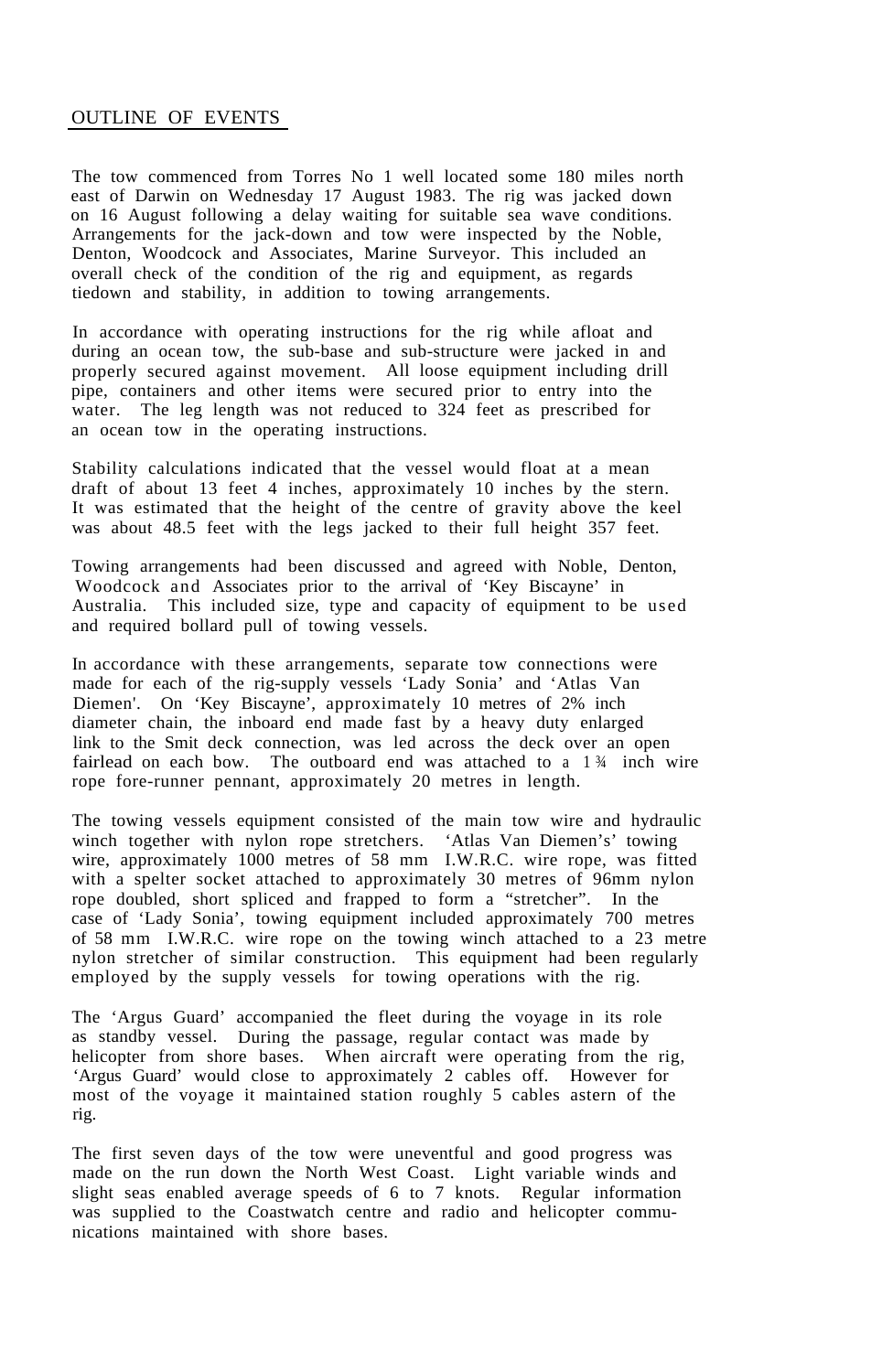At 2240 hours W.A.S.T. Wednesday 24 August the tow lines to both supply vessels parted almost simultaneously; that of the 'Atlas Van Diemen' at the spelter socket, the 'Lady Sonia's' on the eye of the nylon stretcher. No reason could be established for these breakages. On recovery it was found that the 'Atlas Van Diemen' tow wire had parted where it entered the socket as wires and filling were still intact inside. The vesseis were in position 20° 18' S, 115° 12' E to the west of Tryal Rocks, near the Monte Bello Islands steering course 220° T with Sly winds force 4 to 5, 1.5 metre seas and approximately 3 metre SSW swell.

'Lady Sonia' reconnected by 0040 hours Thursday 25 August, the 'Atlas Van Diemen' by about 0330 hours when the tow was resumed. Part of the delay in re-establishing the tow lines arose from the time taken to recover each towing chain and fore-runner and to prepare for reconnection. There was limited working space forward on the rig and recovery of the gear was by use of a wire whip led from a winch aft at the drill floor through snatch blocks to the bow. In order to recover the cable it was necessary to handle it in fleets.

For the next three days the tow proceeded past North West Cape and outside Shark Bay at a reduced speed of 5 to 5.5 knots. Winds SSE to SSW force 3 to 5 were experienced with slight seas and 2 to 3 metre SW swells. Towing vessels and the tow were moving easily.

As the vessels sailed south of Steep Point, the weather worsened. During Sunday 28 August, wind increased to SW force 6 to 7 with rough seas and 6 to 7 metre SW swells. Towing speed was further reduced and the rig noticed to be rolling and pitching heavily to the beam swell with seas frequently washing across the main deck.

At 1838 hours, just after dark, the tow line to 'Atlas Van Diemen' parted at the eye on the tug end of the stretcher. At 1950 hours the stretcher in the 'Lady Sonia's' towing gear also carried away, leaving the rig adrift once again. The vessel was pitching and rolling severely with decks continuously awash making reconnection operations extremely difficult and hazardous. Although steel pipe and heavy equipment were well secured, smaller items including drums on pallets and small containers were being washed around the deck. The hatch lid from a disused propulsion caisson at the bow was blown off and cracked a pre-load tank vent on its way overside.

The 'Lady Sonia's' gear was reconnected by 2115 hours and the tow hove-to while attempts were made to reconnect the 'Atlas Van Diemen' During the period a number of the rig crew working on deck were washed down the forward leg opening by a large sea which carried away the railings. The men were using safety jackets and life lines and were recovered without suffering significant injury. An extra 20 metre wire pennant was added to the rig's towing equipment in order to give the tugs more room for manoeuvring, however, attempts to recover 'Atlas Van Diemen' were not successful until 1800 hours on Monday 29 August, when the tow was resumed and course 165° T set.

With the resumption of the tow the weather eased and the movement of the sea and swell reduced during the passage between the Abrolhos Islands and the mainland. Water taken on board in various machinery deck compartments during the previous days of bad weather, possibly through leaks in the deck and through stores hatches, was pumped out. The eductor system was put on the pre-load tanks in rotation to ensure that they were empty as concern had been expressed over possible fractures of deck plating.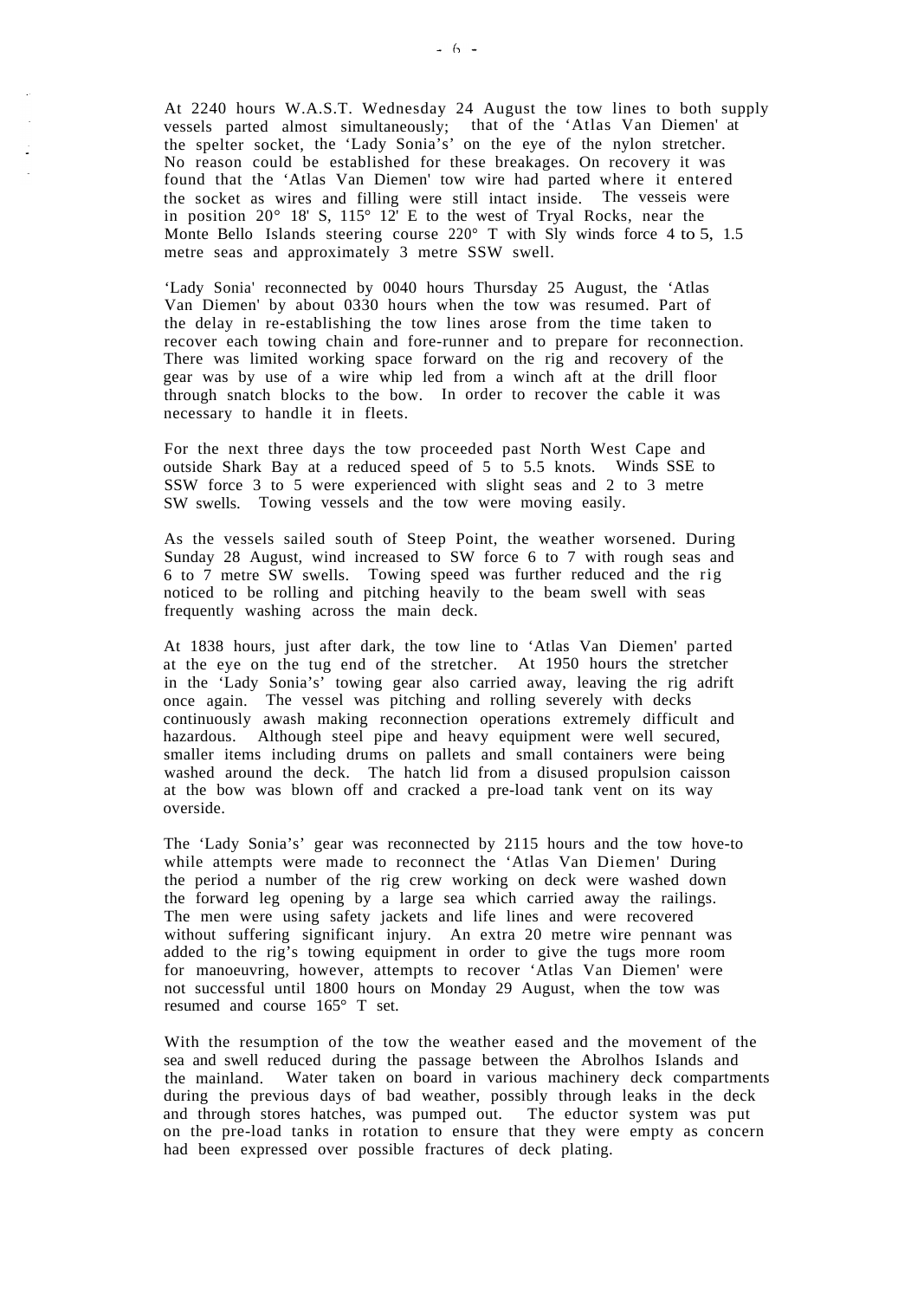As was anticipated,the heavy SW swells common to the Western Australian coast during the winter months re-appeared as the vessel cleared the lee of the Abrolhos Islands. During the afternoon of Wednesday, 31 August, bad weather was predicted and by midnight NW gale force winds, rough seas and 5 to 6 metre Wly swells were being experienced. The vessels were rolling and pitching heavily as they proceeded on a southerly course to gain more sea room. With the weather on the starboard quarter, the rig and tugs 'sailed' down the track with little weight on the towing gear.

With gale force winds astern the 'Key Biscayne' slewed to the port side of the towing vessels' track and was tending to weathercock into the wind. As a result the seas and swells were predominant to the starboard side of the rig.

At 0644 hours Thursday 1 September, the 'Lady Sonia's' towline parted again at the tug end of the eye on the nylon stretcher. The vessels were in position 31° 06' S 114° 43' E, some 30 miles off the coast near Lancelin. 'Atlas Van Diemen' reduced power and attempted to hold the rig into the weather without putting undue strain on the towing gear. Both tug and tow were being driven in a easterly direction toward the shore with the rig pitching and rolling heavily. As a result of the movement of the bow plunging into the sea the chain jumped from the fairlead, sliced through railings and staunchions and came to rest under the port anchor fairlead. There was some indication to those on board that the vessel seemed to be pitching more by the stern than by the head and the stern continually being swept by the seas indicated that, the after-body may have been flooded.

With waves continuously washing over the main deck, it was becoming obvious that the rig was settling by the stern. At 0730 hours it was recorded that the rig reported taking water in the after pump room, apparently an over-flow from the mud pits which were being filled through the large return pipe-line from the shale-shaker which was being flooded continuously. Although the mud pumps were put on to the mud tanks, apparently this did not stop the flooding of the after section. Water was reported overflowing from the pump room into the sack room situated on the port side. Subsequently instructions were given to ensure that all watertight doors on the machinery deck were closed.

Because of concern for the crew in the worsening situation, it was decided to evacuate non-essential personnel. A PAN alert signal was sent at 0917 hours giving details of the situation. hours. This signal was upgraded to MAYDAY at 0928 hours. By this time a charter helicopter had arrived on scene, and was standing by. The pilot advised the rig that the helicopter deck was pitching too much for him to land. At 1050 hours two defence force helicopters were on the scene in answer to the MAYDAY signal and by 1110 hours the first personnel were being winched off the rig. When these air-craft departed each with four crew members, the charter helicopter landed on the helipad during a lull and lifted 10 crew off.

Non-essential personnel were evacuated by 1230 hours and only 10 persons were left on board the rig. Numerous attempts were made to reconnect 'Lady Sonia' during the day but were unsuccessful. When the helicopter operations allowed, line throwing rockets were fired in an endeavour to re-establish the tow; most failed but one was used to pass a messenger so that the rig crew could recover an inflated raft from 'Lady Sonia' which was proposed for crew transfer to the supply vessel. This method was not utilised and eventually all the crew were evacuated by helicopter.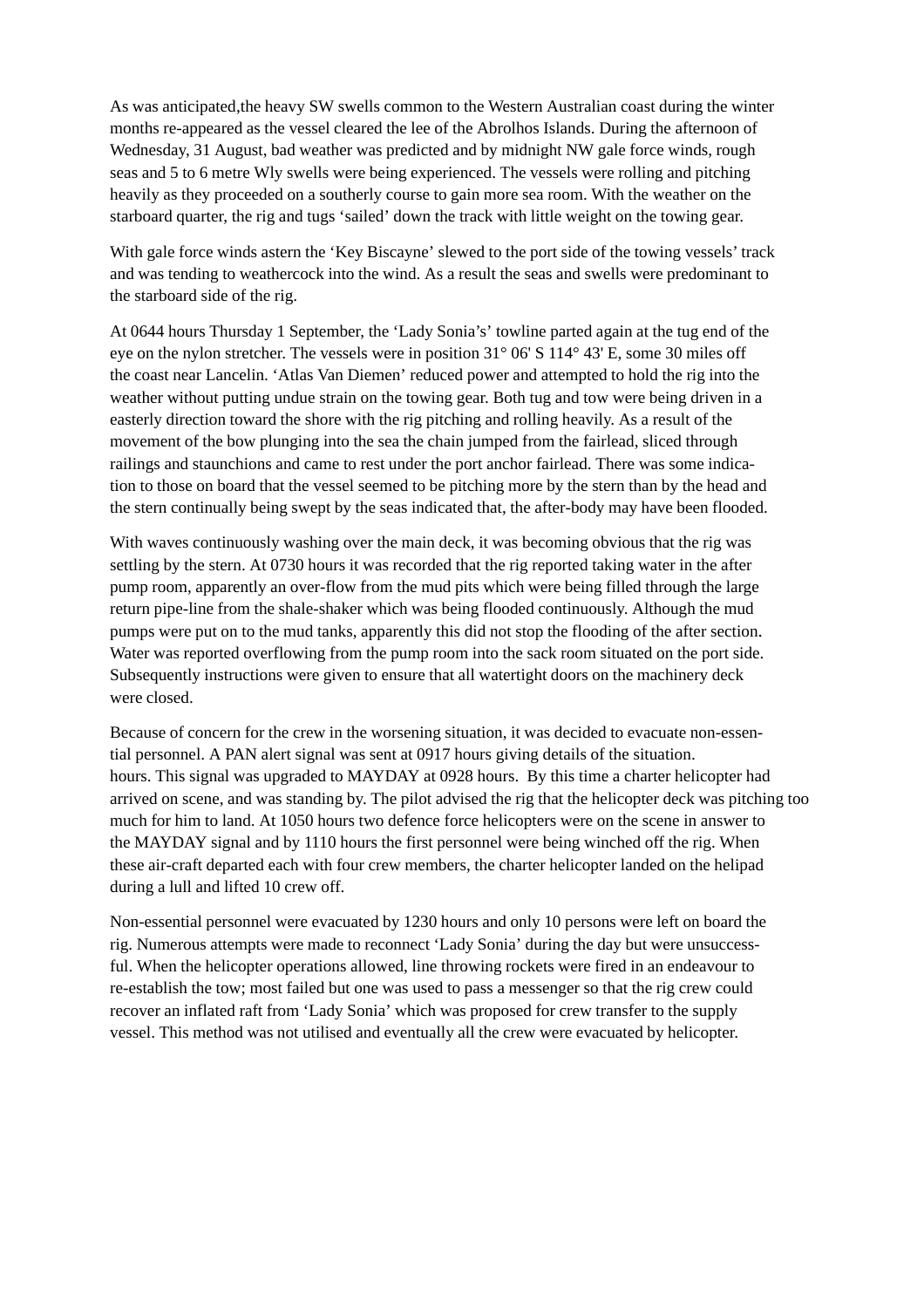During the afternoon the eastery drift of the rig toward the land was reduced and the danger of blowing ashore eased. However, conditions on reduced and the danger of blowing ashore eased. board the rig did not improve. With night-fall coming it was decided to evacuate and attempt to return the next day. All line-throwing rockets had been used and there seemed no hope of reconnecting 'Lady Sonia'. At 1530 hours the rig's port anchor was let go to help hold the vessel and arrangements made to close down. At 1620 hours the charter helicopter picked up the remaining personnel and the rig was abandoned in position 31° 08' South, 115° 11' East.

'Argus Guard' which had maintained its position on stand-by reported at 1730 hours that the rig anchor wire had parted. At 1845 hours the stretcher on 'Atlas Van Diemen' carried away leaving the rig free in position 31° 10' S 115° 11.2' E. No more was seen of the vessel until the underwater video survey.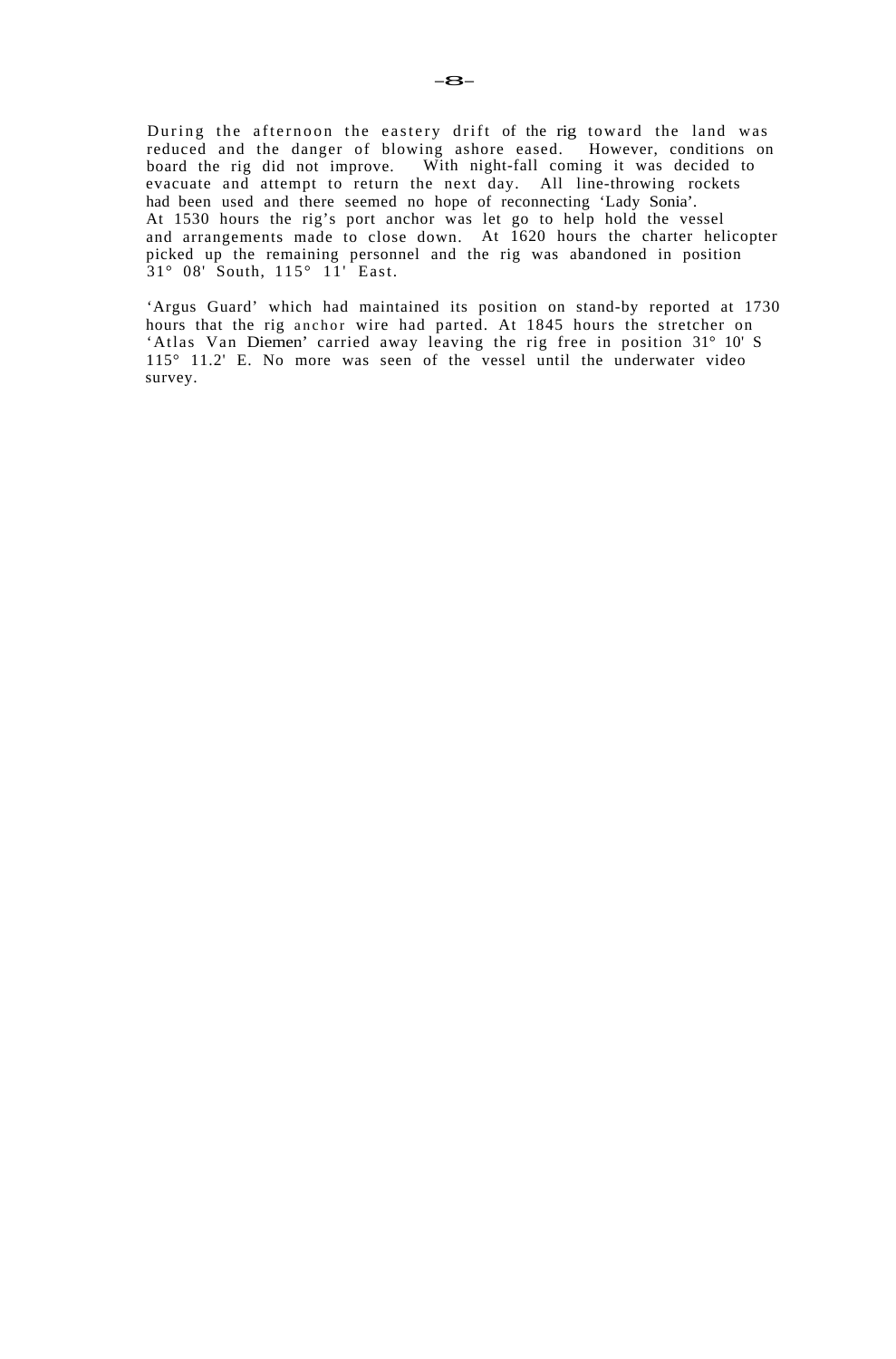## <span id="page-10-0"></span>VESSEL DATA

## 'KEY BISCAYNE'

| <b>Contract Contract Contract</b>                                                                                                                                                                                                                                                                                                                                                                                                                         | 4226                                                     |
|-----------------------------------------------------------------------------------------------------------------------------------------------------------------------------------------------------------------------------------------------------------------------------------------------------------------------------------------------------------------------------------------------------------------------------------------------------------|----------------------------------------------------------|
|                                                                                                                                                                                                                                                                                                                                                                                                                                                           | <b>MONROVIA</b>                                          |
| $\mathcal{L}(\mathcal{L}^{\mathcal{L}})$ and $\mathcal{L}^{\mathcal{L}}$ . The contribution of $\mathcal{L}^{\mathcal{L}}$                                                                                                                                                                                                                                                                                                                                | <b>WELDED STEEL</b>                                      |
|                                                                                                                                                                                                                                                                                                                                                                                                                                                           | <b>SELF-ELEVATING MOBILE</b><br>DRILLING UNIT            |
|                                                                                                                                                                                                                                                                                                                                                                                                                                                           | LENGTH 203 FEET                                          |
|                                                                                                                                                                                                                                                                                                                                                                                                                                                           | <b>BREADTH 168 FEET</b>                                  |
|                                                                                                                                                                                                                                                                                                                                                                                                                                                           | DEPTH 22 FEET                                            |
| <b>Control of Control Control</b>                                                                                                                                                                                                                                                                                                                                                                                                                         | A.B.S. A.1. SELF ELEVATING<br>DRILLING UNIT              |
| $\mathcal{L}^{\mathcal{L}}(\mathcal{L}^{\mathcal{L}}(\mathcal{L}^{\mathcal{L}}(\mathcal{L}^{\mathcal{L}}(\mathcal{L}^{\mathcal{L}}(\mathcal{L}^{\mathcal{L}}(\mathcal{L}^{\mathcal{L}}(\mathcal{L}^{\mathcal{L}}(\mathcal{L}^{\mathcal{L}}(\mathcal{L}^{\mathcal{L}}(\mathcal{L}^{\mathcal{L}}(\mathcal{L}^{\mathcal{L}}(\mathcal{L}^{\mathcal{L}}(\mathcal{L}^{\mathcal{L}}(\mathcal{L}^{\mathcal{L}}(\mathcal{L}^{\mathcal{L}}(\mathcal{L}^{\mathcal{L$ | 1972                                                     |
|                                                                                                                                                                                                                                                                                                                                                                                                                                                           | <b>MARATHON LE TOURNEAU</b><br>OFFSHORE (PTE). SINGAPORE |
|                                                                                                                                                                                                                                                                                                                                                                                                                                                           | KEY INTERNATIONAL DRILLING<br>CO LTD                     |
| and the state of the state of the                                                                                                                                                                                                                                                                                                                                                                                                                         | KEYDRIL AUSTRALIA INC.                                   |
| $\mathcal{L}^{\mathcal{L}}(\mathcal{L}^{\mathcal{L}})$ and $\mathcal{L}^{\mathcal{L}}(\mathcal{L}^{\mathcal{L}})$ and $\mathcal{L}^{\mathcal{L}}(\mathcal{L}^{\mathcal{L}})$                                                                                                                                                                                                                                                                              | ESSO AUSTRALIA LTD                                       |
|                                                                                                                                                                                                                                                                                                                                                                                                                                                           |                                                          |

The 2695 gross tons non-propelled mobile drilling rig was fitted with three triangular truss legs, each of 357 feet, which were raised and lowered by electric elevating machinery. In the stowed position, the spud can on the bottom of each leg protruded 8 feet below the bottom of the hull. The rig was designed to drill in 250 feet maximum water depth to a maximum of 25,000 feet. For an ocean tow the drilling derrick sub-base and substructure were designed to be jacked forward from the drilling position, and secured and clamped in the towing position aft of the accommodation housing.

The rig had four 25 ton S.W.L. deck mounted cranes, a 60 feet diameter heliport on the starboard side and accommodation for 95 persons in a 4 level accommodation block. The platform was constructed with a double bottom extending between the forward and after legs which contained tanks used for potable water, drilling water and fuel. Above these the machinery deck was fitted with two longtitudinal bulkheads. In the centre, the machinery space was separated by a watertight bulkhead from the mud pit and pump rooms. The fore and aft ends of the machinery deck were enclosed by transverse bulkheads embracing part of the leg well sections. On the port side the bulk air room, bulk cement room and sack room were divided by watertight bulkheads and on the starboard side, the space was divided into workshop, bulk (barytes) room and warehouse.

Pre-load tanks at each corner of the rig were formed by the watertight bulkheads, leg housing and shell side plating. Disused propulsion cassions which protruded through each pre-load tank, were covered by hatches.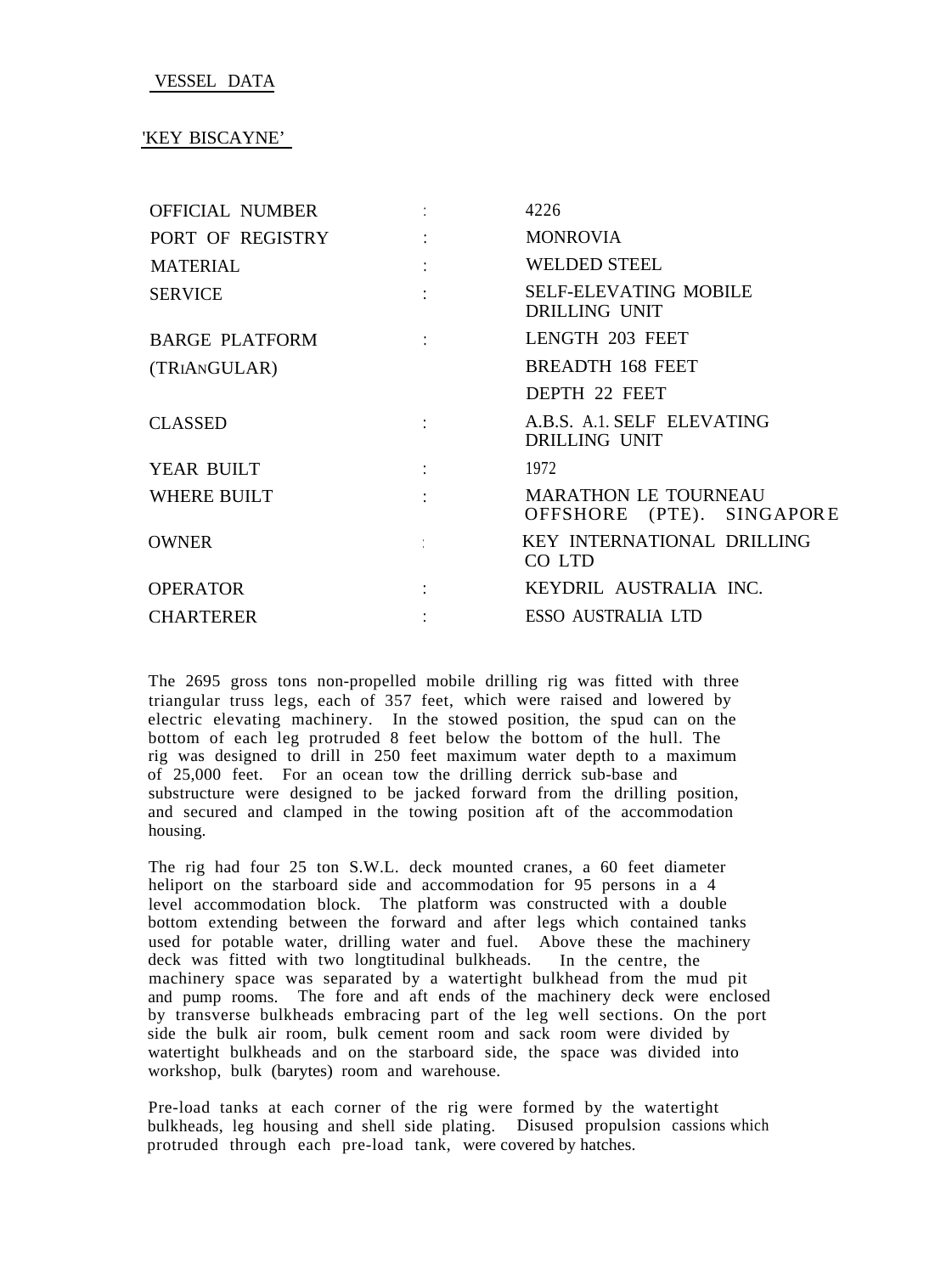In the Manual of Operations approved by ABS on 15 December 1972, four watertight doors leading from the main deck were required to be closed at all times when the unit was in an afloat condition. Below, in the machinery deck, rhe four watertight doors in the longitudinal bulkheads were required to be securely closed and locked at all times when the unit was afloat. If access was required, the opening and closing was to be logged. Watertight doors in the transverse bulkheads were also required to be closed and locked.

The Manual of operating instructions also includes reference to maintaining the seaworthiness of the rig. These detail requirements for closure and watertight security of doors, hatches, manholes and other openings, securing the sub-base and sub-structure for field moves and ocean tows, and recommendations for action to be taken for storms while afloat. In addition the Manual provides stability criteria for the rig when afloat.

Specific reference is made to the need for field moves to be conducted in good weather and calm seas and that the angle of pitch and/or roll should not exceed 5 degrees. No such requirements are listed for an ocean tow. The limits of service for a field transit and an ocean tow are prescribed. It is noted that for an ocean tow the Manual lists the vertical centre of gravity as 43.65 feet and leg length 324.0 feet.

The 'Key Biscayne' was issued with an International Load Line Certificate on 14 March 1983 by the American Bureau of Shipping. Certificate No 7217989-2 was valid to 31 August 1987. It was fitted with two motor lifeboats, one each side, capable of accommodating 58 and 44 persons respectively; 5 liferafts each capable of accommodating 20 persons; 14 lifebuoys, 225 lifejackets, 6 line throwing rockets together with other lifesaving equipment in accordance with SOLAS 1974. The rig was inspected by an A.B.S. Surveyor on 11 February 1983.

The Approval for temporary importation of 'Key Biscayne' for three years in Australian waters was given by the Minister for Transport under the Customs (Prohibited Imports) Regulations on 16 November 1981. 'Key Biscayne' was 'entered' at Broome on 10 September 1982 and was inspected by a Department of Transport Marine Surveyor on 21 September 1982. No apparent defects were noted at a further inspection of Life Saving and Fire Appliances on 22 November 1982 when were all found to be in good order and condition.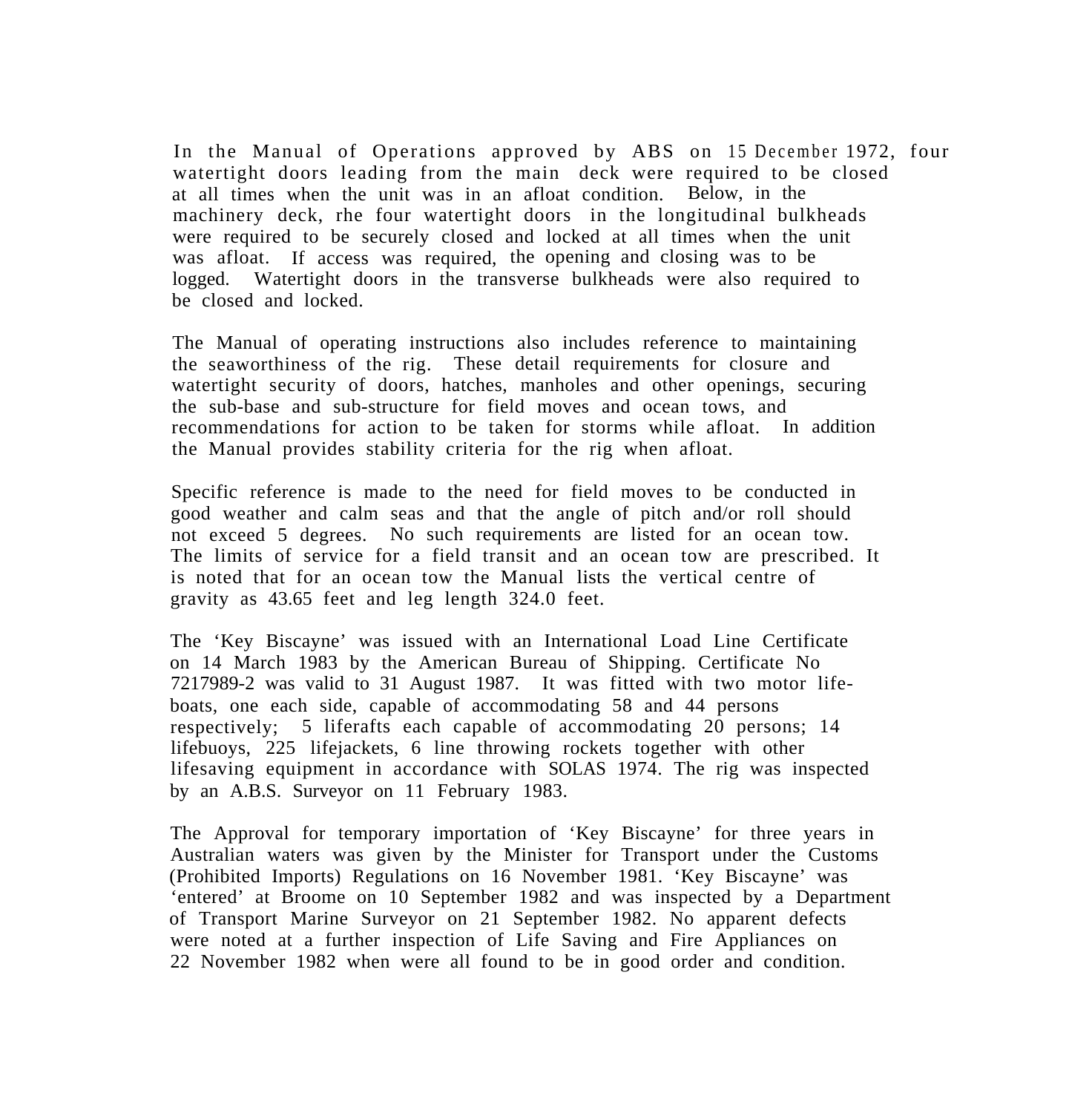'ATLAS VAN DIEMEN'

| OFFICIAL NUMBER       | $\mathcal{L}$               | 396354                      |
|-----------------------|-----------------------------|-----------------------------|
| PORT OF REGISTRY      |                             | <b>SYDNEY</b>               |
| <b>MATERIAL</b>       |                             | <b>WELDED STEEL</b>         |
| <b>SERVICE</b>        |                             | TUG, SUPPLY VESSEL          |
| <b>GROSS TONNAGE</b>  | $\sim$ $\sim$ $\sim$ $\sim$ | 1179                        |
| <b>CLASSED</b>        |                             | <b>DET NORSKE VERITAS</b>   |
| <b>LENGTH</b>         |                             | 60.9m                       |
| <b>BREADTH</b>        | $\ddot{ }$                  | 13.8 <sub>m</sub>           |
| <b>DEPTH</b>          |                             | 6.9m                        |
| <b>PROPULSION</b>     |                             | <b>TWIN SCREW MOTOR</b>     |
| <b>HORSE POWER</b>    |                             | 7040 BHP                    |
| YEAR BUILT            |                             | 1981                        |
| <b>WHERE BUILT</b>    |                             | NEWCASTLE N.S.W.            |
| <b>OWNER/OPERATOR</b> |                             | BULKSHIPS CONTAINER PTY LTD |

'Atlas Van Diemen' has two clutched controllable pitch propellars in fixed nozzles together with a controllable pitch tunnel bowthruster developing 7 tonnes thrust. Bollard pull about 87 tonnes. The vessel has a capacity to lift approximately 800 tonnes of deck cargo in addition to bulk cement and fuel together with potable and drilling water.

Certificates held by the vessel include

- Load Line, issued by DET NORSKE VERITAS valid to 30.11.83
- Safety Construction, issued by the Department of Transport valid to 29.6.87
- Cargo Ship Safety Equipment, issued by the Department of Transport, valid to  $11.7.84$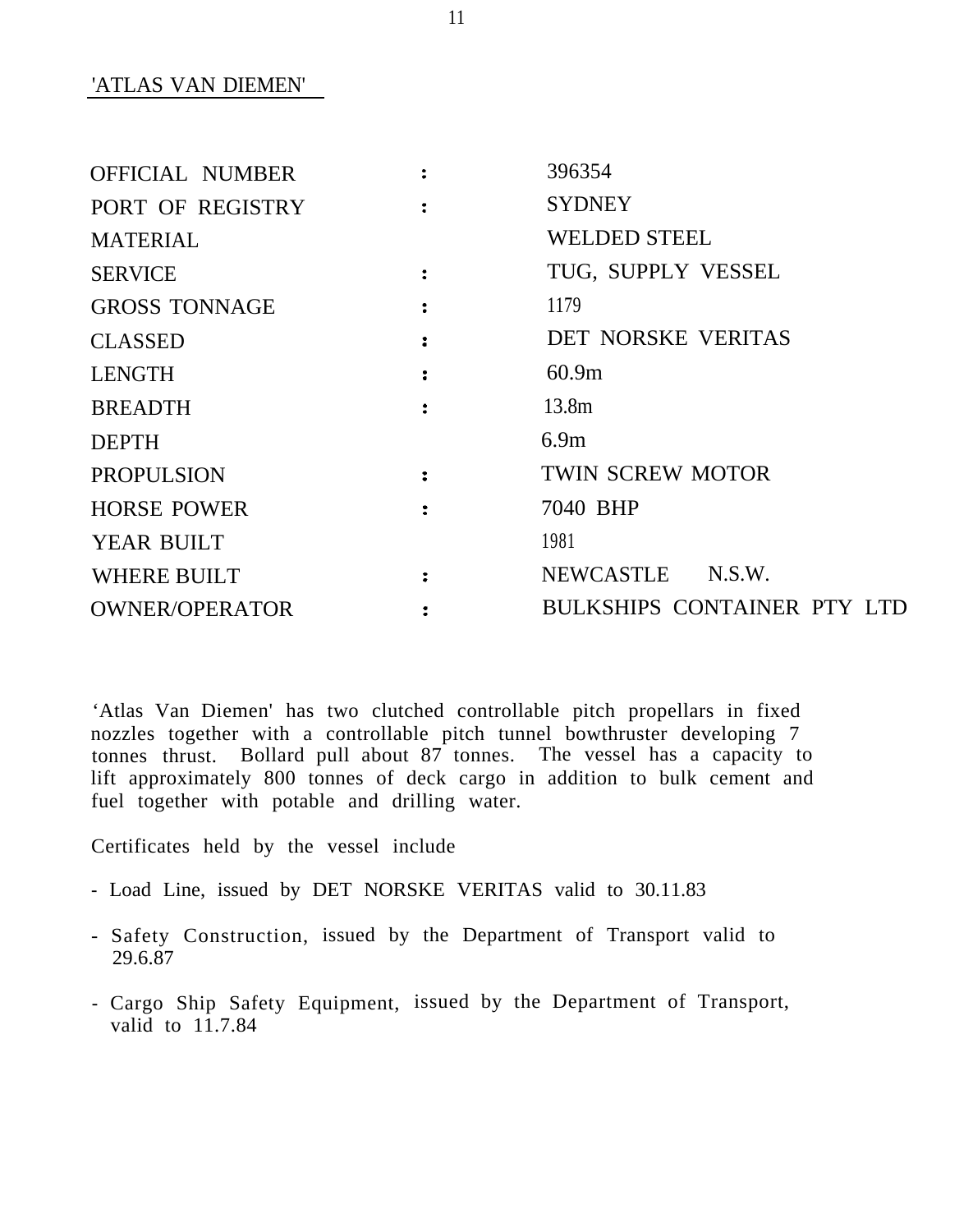'LADY SONIA'

| OFFICIAL NUMBER    | <b>Contract Contract Contract</b> | 850171                                   |
|--------------------|-----------------------------------|------------------------------------------|
| PORT OF REGISTRY   | <b>Contract Contract Contract</b> | <b>SYDNEY</b>                            |
| <b>MATERIAL</b>    |                                   | WELDED STEEL                             |
| <b>SERVICE</b>     | <b>Control of the Control</b>     | OFFSHORE TUG/SUPPLY SHIP                 |
| GROSS TONNAGE      | and the state of the state of     | 1232                                     |
| <b>CLASSED</b>     |                                   | <b>LLOYDS</b>                            |
| LENGTH             |                                   | 53.lm                                    |
| <b>BREADTH</b>     |                                   | 13.lm                                    |
| <b>DEPTH</b>       |                                   | 5.5m                                     |
| <b>PROPULSION</b>  | and the state of the state of the | FOUR DIESEL ENGINE, TWIN<br><b>SCREW</b> |
| <b>HORSE POWER</b> | $\sim$ $\sim$ $\sim$ $\sim$       | 7200 BHP                                 |
| YEAR BUILT         | $\ddot{\cdot}$                    | 1982                                     |
| WHERE BUILT        |                                   | NEWCASTLE N.S.W.                         |
| OWNER/OPERATOR     |                                   | AUSTRALIAN OFFSHORE SERVICES             |

'Lady Sonia' has two engines fitted to each propellor shaft and is capable of running with either two or four engines. It has a bollard pull of  $72$ tonnes and is equipped with a bow thruster.

Certificates held by the vessel include :

- Load Line issued by Lloyds valid to 29.6.83
- Safety Construction issued by Lloyds valid to 29.6.83
- Cargo Ship Safety Equipment issued by the Department of Trnasport on 29.7.83 which was valid for <sup>1</sup> month pending delivery of a new certificate.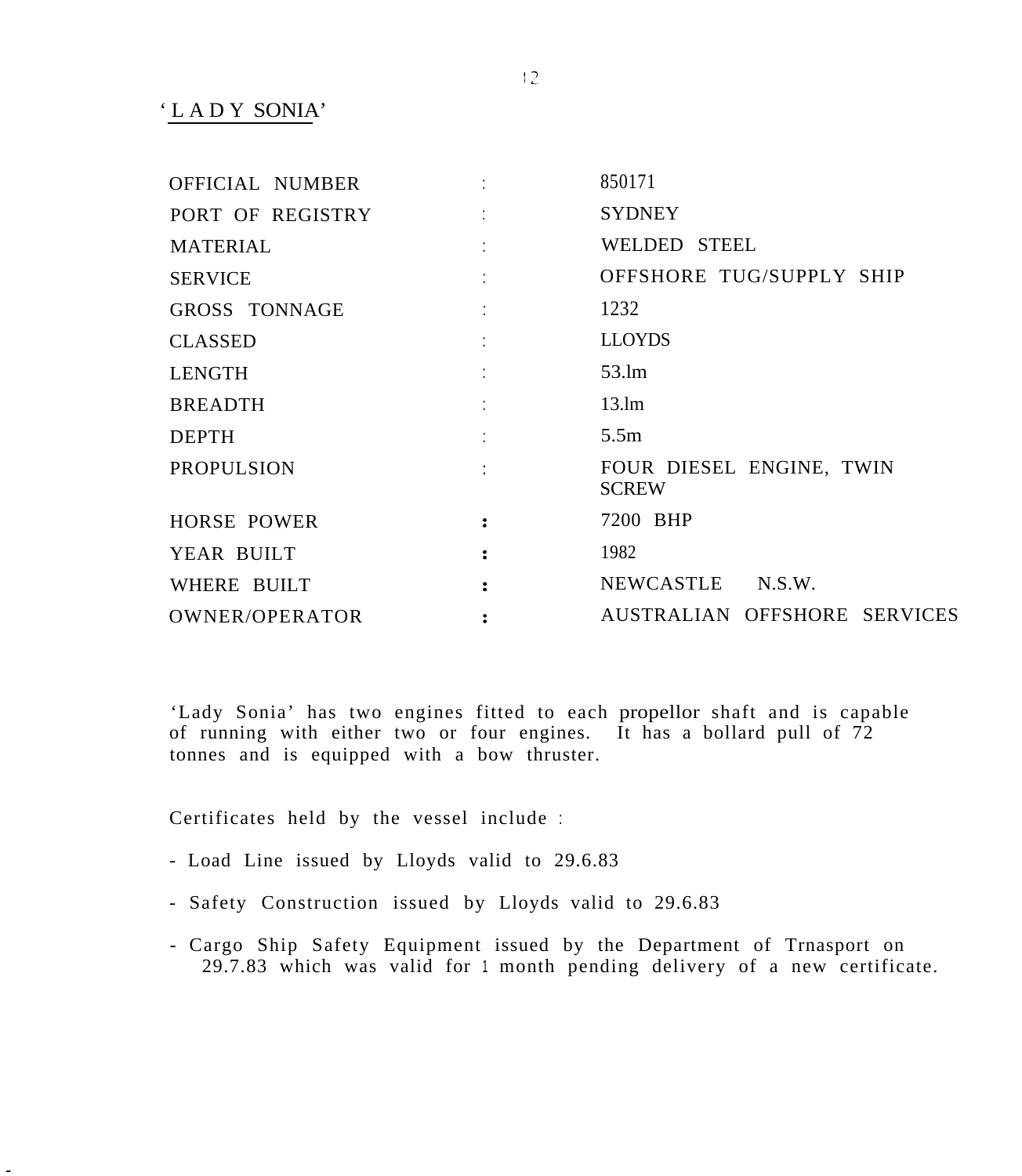#### 'ARGUS GUARD'

| OFFICIAL NUMBER      |                                   | 343629                                    |
|----------------------|-----------------------------------|-------------------------------------------|
| PORT OF REGISTRY     |                                   | <b>FREMANTLE</b>                          |
| <b>MATERIAL</b>      | $\ddot{\cdot}$                    | WELDED STEEL                              |
| <b>SERVICE</b>       | $\ddot{\mathbf{r}}$               | OFFSHORE STANDBY/SUPPORT<br><b>VESSEL</b> |
| <b>GROSS TONNAGE</b> |                                   | 326                                       |
| <b>CLASSED</b>       |                                   | <b>LLOYDS</b>                             |
| LENGTH               |                                   | $36.6 \; m$                               |
| <b>BREADTH</b>       | <b>Control of Control Control</b> | 8.8 m                                     |
| <b>DEPTH</b>         | ÷                                 | 4 m                                       |
| <b>PROPULSION</b>    |                                   | TWIN SCREW MOTOR                          |
| <b>HORSE POWER</b>   |                                   | 980                                       |
| YEAR BUILT           | <b>Contractor</b>                 | 1969                                      |
| WHERE BUILT          | $\sim 10^{-1}$ .                  | NEWCASTLE NSW                             |
| <b>OWNER</b>         | $1 - 1 - 1 = 1$                   | TANVAN PTY LTD PERTH                      |
| <b>OPERATOR</b>      | ÷                                 | WESTERN OFFSHORE SERVICES<br>PTY LTD      |
| <b>CHARTERER</b>     |                                   | ESSO AUSTRALIA LTD                        |

The 'Argus Guard' is equipped primarily for standby duties in the offshore oil exploration industry. It has accommodation for 10 persons in addition to the crew, and has a clear underdeck space which could be used for temporary accommodation in cases of emergency. The vessel is also provided with water and food surplus to normal crew requirements.

Certificates held by the 'Argus Guard' include

Load Line Certificate issued by Lloyds valid to 27.10.83

Certificate of Equipment issued by the Department of Transport valid to 26.5.84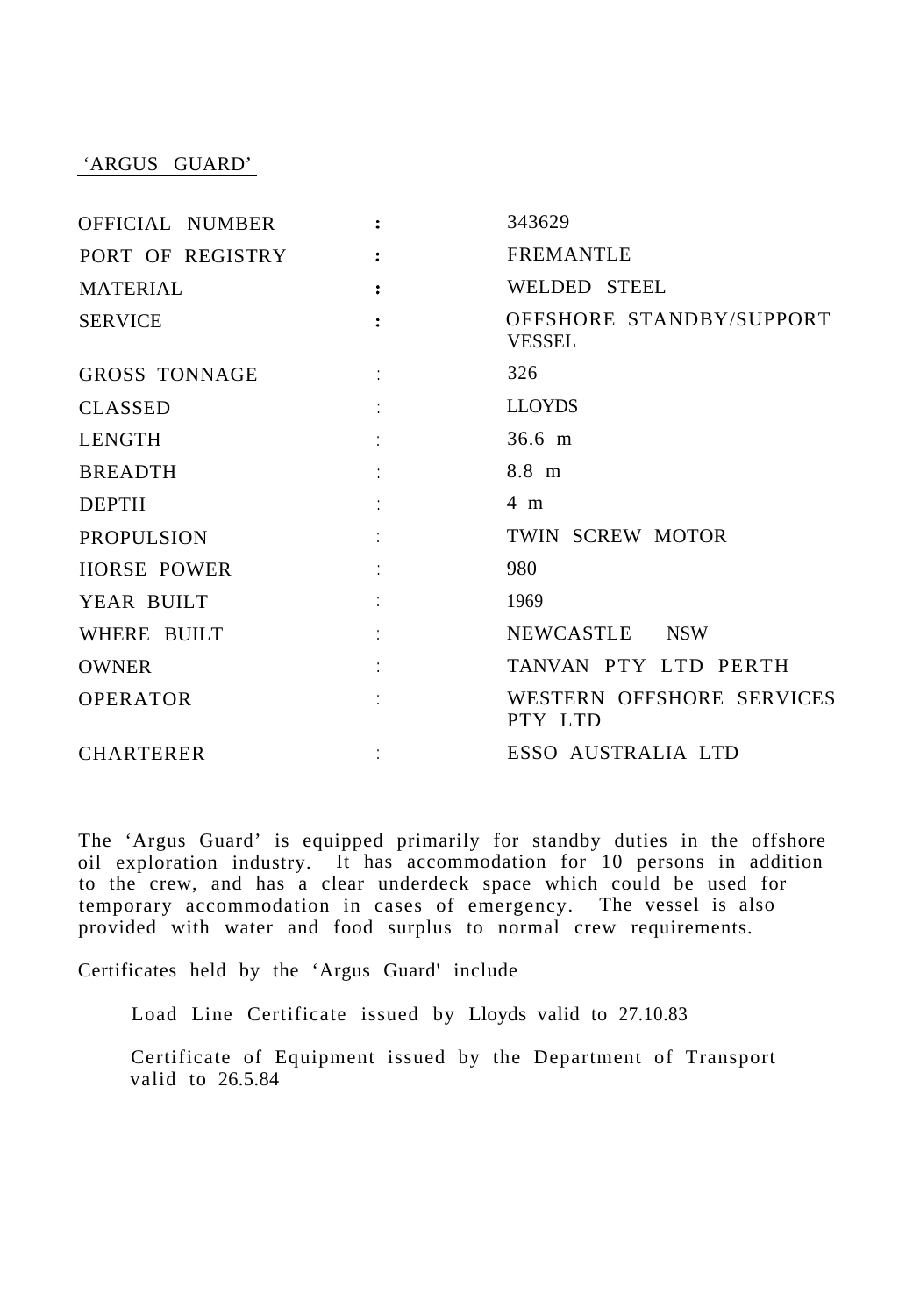#### <span id="page-15-0"></span>SAFETY OF NON SELF-PROPELLED SELF ELEVATING PLATFORMS

A report of the US. Committee on Assessment of Safety of Outer Continental Shelf Activities, "Safety and Offshore Oil", published in 1981 highlights the growth of Jack-up units in the world Mobile Offshore Drilling Unit Fleet and their safety record. In 1979 there were 229 Jack-up rigs in a world population of 450 MODU units, over 50%. In the period 1955 to 1980 there were 86 accidents involving MODU's including 42 losses. Of these 60, or 70%, involved Jack-up units, nearly half of which resulted in total loss. The report noted that major risks for Jack-up rigs occur in transit and moving on or off location. Storms were a major influence in the transit accidents.

The high incidence of damage to or loss of jack-ups was referenced in a U.S. Coast Guard Marine Board of Investigation Report on the capsizing and sinking of the 'Ocean Express' drilling unit in the Gulf of Mexico on 15 April 1976. The report noted that self elevating units are "vulnerable contrivances due to :

- (a) minimal freeboard
- (b) potentially destructive legs should the legs fracture in a seaway
- (c) potentially destructive weights in the form of drilling equipment and supplies on deck".

The report highlighted the importance of maintaining the integrity of the towing system to avoid the possibility of the loss of directional control of the drilling unit with attendant dire consequences, and need to "assure directional control of self-elevating units will be maintained by towing vessels in adverse weather".

Safety Construction and seaworthiness provisions for the use of mobile platforms in Australian waters are included in Directions as to Marine Operations under the Petroleum (Submerged Lands) Act. These require inter-alia that

- "A person shall not, in a part of the adjacent area, use a mobile platform for or in connection with operations for the exploration for or the recovery of petroleum unless -
- (a) it has been classified by a classifying authority in accordance with the rules of that authority for classifying mobile platforms of that class and the classification has not been cancelled ;
- (b) it is used and maintained in accordance with those rules as in force at the time at which it was classified; and
- $(c)$ the Designated Authority has given his consent in writing to the use of the mobile platform in that part of the adjacent area".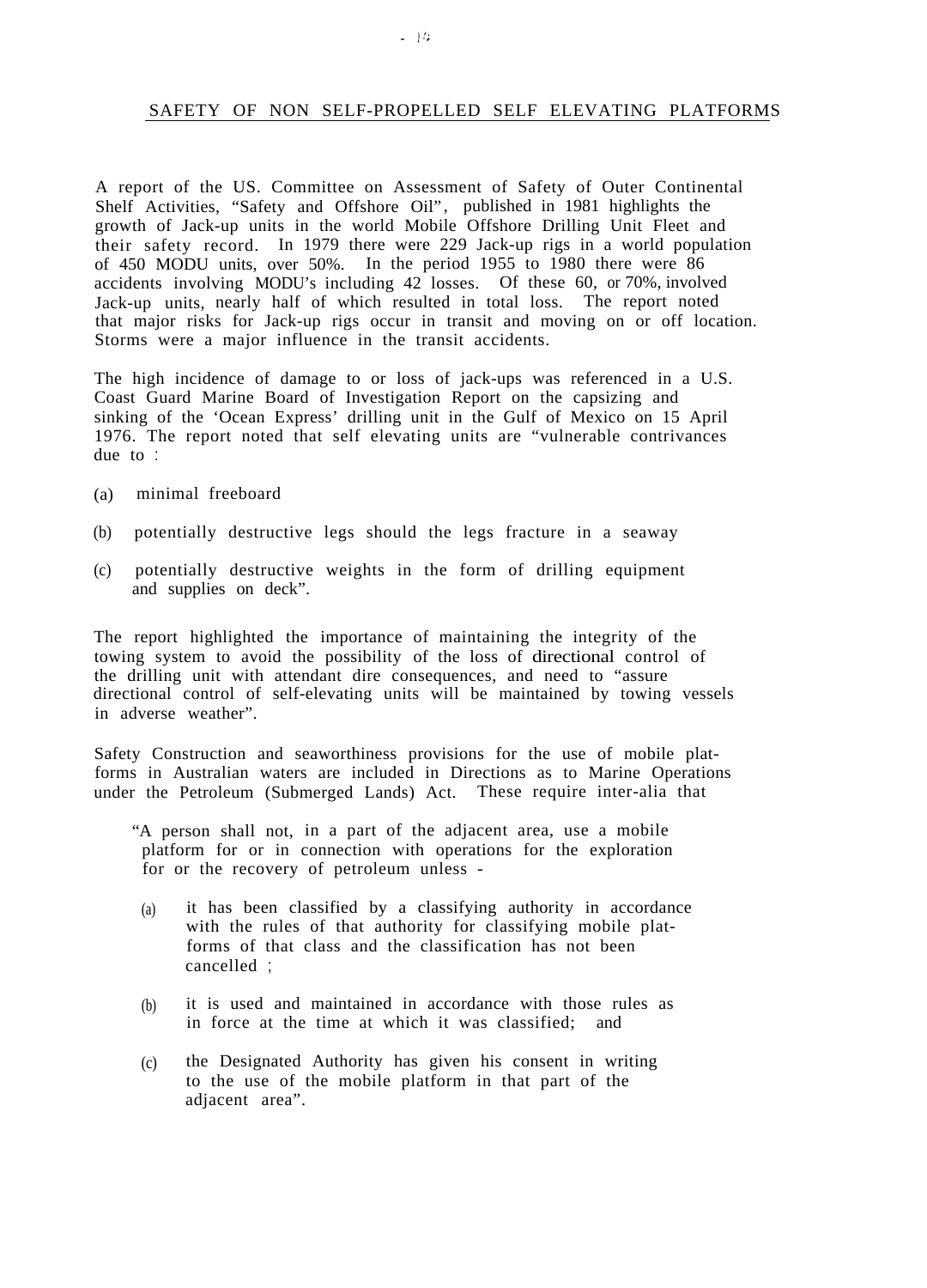# <span id="page-16-0"></span>**CONCLUSIONS**

The parting of the tow and subsequent drifting of the oil rig 'Key Biscayne' off the coast of Western Australia was due to the gale force weather experienced south of Jurien Bay during 31 August and 1 September 1983. Following assessment of information provided at the preliminary investigation it is concluded that -

The nylon stretcher in the tow line to one of the two towing vessels,'Lady Sonia' parted at 0644 hours, Thursday 1 September. The vessels were proceeding on a southerly course with the wind NW force 8, rough seas and 5 to 6 metre swells.

As a result of this break in the tow line there was a loss of directional control over the rig. Although the tow line to the second towing vessel, 'Atlas Van Diemen', was retained during the succeeding twelve hours,there was not sufficient motive force provided to prevent the rig drifting toward the shore, nor to control its heading or movement.

During this period the weather eased but the rig continued to wallow uncomfortably in the seaway, pitching and rolling heavily. Freeboard was reduced due to the entry of sea water in the after

section of the rig via the shale-shaker return line to the mud pits and pump room, and, possibly, through other openings in the hull. As the rig settled by the stern the main deck became continuously awash.

Due to these factors the range of stability was reduced and there was insufficient positive stability available to prevent the rig capsizing in the conditions which prevailed.

The voyage was programmed by the operator, Esso Australia Limited, for 'Key Biscayne', on completion of the Torres No 1 well, to be towed to Fremantle for stacking in Cockburn Sound pending its next drilling project. During the period of lay-up, repairs and maintenance were to be carried out on the vessel.

Arrangements were made for this non self-propelled jack-up rig to be towed by two supply vessels,'Lady Sonia' and 'Atlas Van Diemen', using towing equipment recommended by consultant Marine Surveyors, Noble, Denton, Woodcock and Associates. The tow was accompanied by the stand-by vessel 'Argus Guard'. In addition, regular contact was made with shore bases by helicopter and continuous radio communications were maintained with both regional and Perth supply headquarters during the voyage.

Prior to jack-down, the rig was prepared for the afloat condition in accordance with the Keydril Operations Manual. The leg height was not reduced as recommended for an ocean tow, although in all other respects, the rig was prepared for an ocean voyage. Towing arrangements were inspected by the Marine Surveyor.

In accordance with requirements under the Petroleum (Submerged Lands) Act, approval to abandon Torres No 1 well was sought and obtained by Esso Australia Limited from the designated authority. Appropriate approval was also sought and obtained to move 'Key Biscayne' into Western Australian waters. Advice of the intended move was given to the Department of Transport. No approval was sought or obtained from the Liberian authority for the making of the voyage.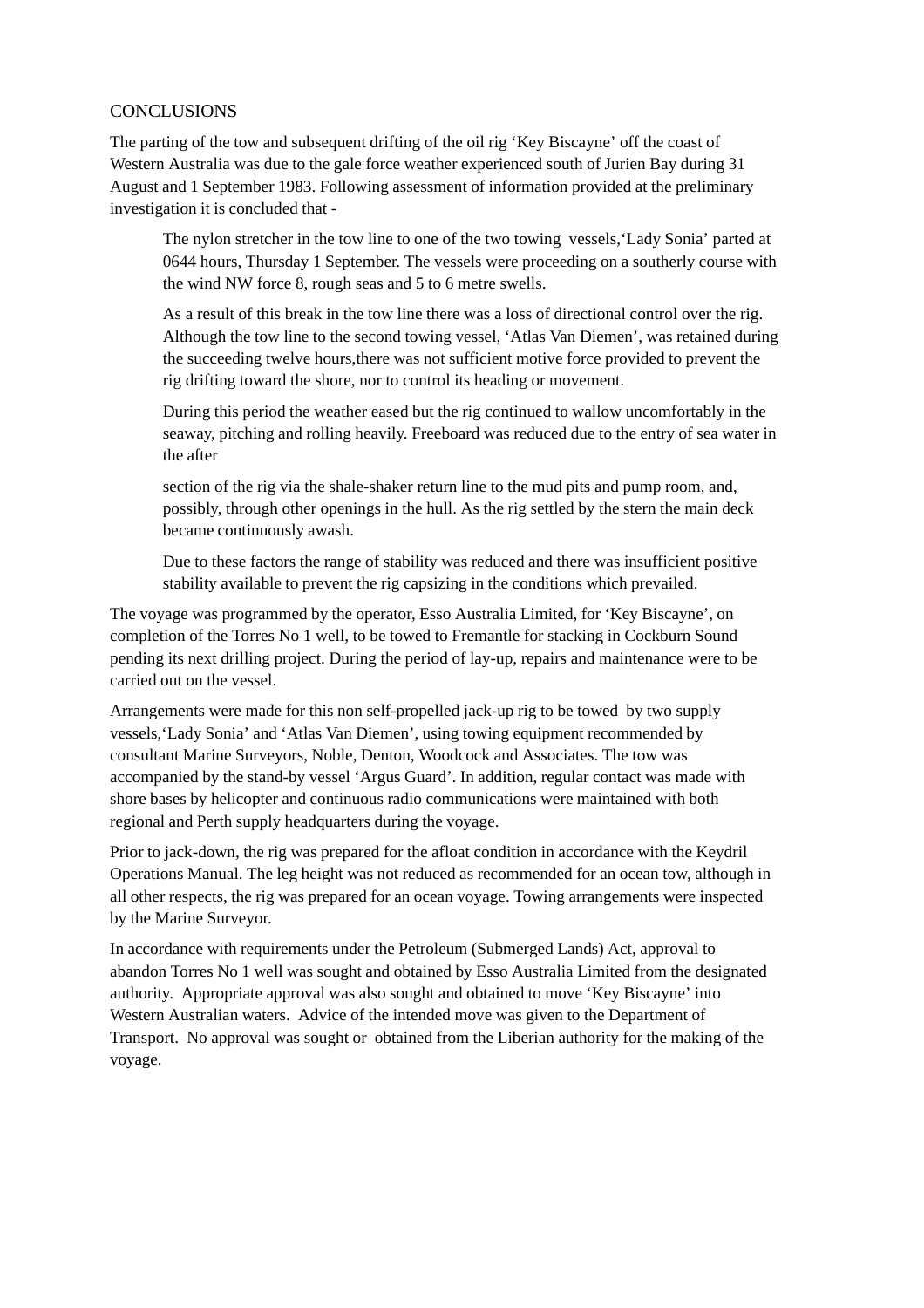Under existing marine legislation, there is no requirement to seek and obtain specific approval for jack-down and/or towage operations of these units.

The rig's lifesaving and safety equipment was in compliance with requirements under the Navigation Act and maintained in good order and condition.

There were 52 persons carried on 'Key Biscayne' during the voyage, of whom 47 were Keydril personnel. They comprised the drilling crew together with mechanics, electricians, crane operators, welders, storemen, motormen, radio operators, cooks, cleaners, labourers etc required for the normal operation of the drilling rig.

No reasons were advanced as to why a full crew was carried other than the need to maintain normal operating procedures while the vessel was in transit.

The Drilling Superintendent was in charge of the rig. His responsibilities include the safety of all personnel onboard and its operation. Normally the superintendent operated from a shore station but travelled with the rig when it was moved between drilling locations. The Toolpusher was in charge of the rig drilling operations and overall officer in charge in the absence of the Drilling Superintendent.

Each of the Masters of the towing vessels was responsible for his vessel and for maintaining the integrity of the tow. It was agreed between the two concerned that the Master of 'Atlas Van Diemen' should be Tow Master for the voyage and communication between the rig and towing vessels was directed through him.

During the voyage the tow lines to each vessel parted on three occasions. Five of the partings were at the tug end soft eye of the nylon stretcher. All occurred when the vessels were moving in moderate to heavy swells.

Although the towing speed in the early part of the voyage may have been excessive and contributed to the breakage of the tow lines on the first occasion, tow speed was not a prime cause of the tow parting on 1 September 1983.

Working on the bow of the rig in rough weather was extremely hazardous due to the low Freeboard and bow shape/structure. Limited room to work together with remote winches made recovery and reconnection of broken tow lines difficult to achieve in these conditions.

There was no 'insurance' towing equipment readily available on 'Key Biscayne' and because of the relatively short forerunner pennants on the rig, recovery operations by the towing vessels were hazardous.

Apart from the Marine Surveyor, there was limited marine expertise onboard the rig. This was emphasised by towing vessel personnel who claimed difficulties in communicating their concerns and proposals to those on 'Key Biscayne' and in the abortive attempts to use line throwing rockets for reconnection of the broken tow lines.

It is doubtful that instructions regarding closure of watertight doors in the rig whilst on passage where adhered to until water was seen in the mud pit and pump rooms on the 'final day. No assessment could bc made of the extent to which the after compartments had flooded because main deck hatches and sounding pipes were awash.